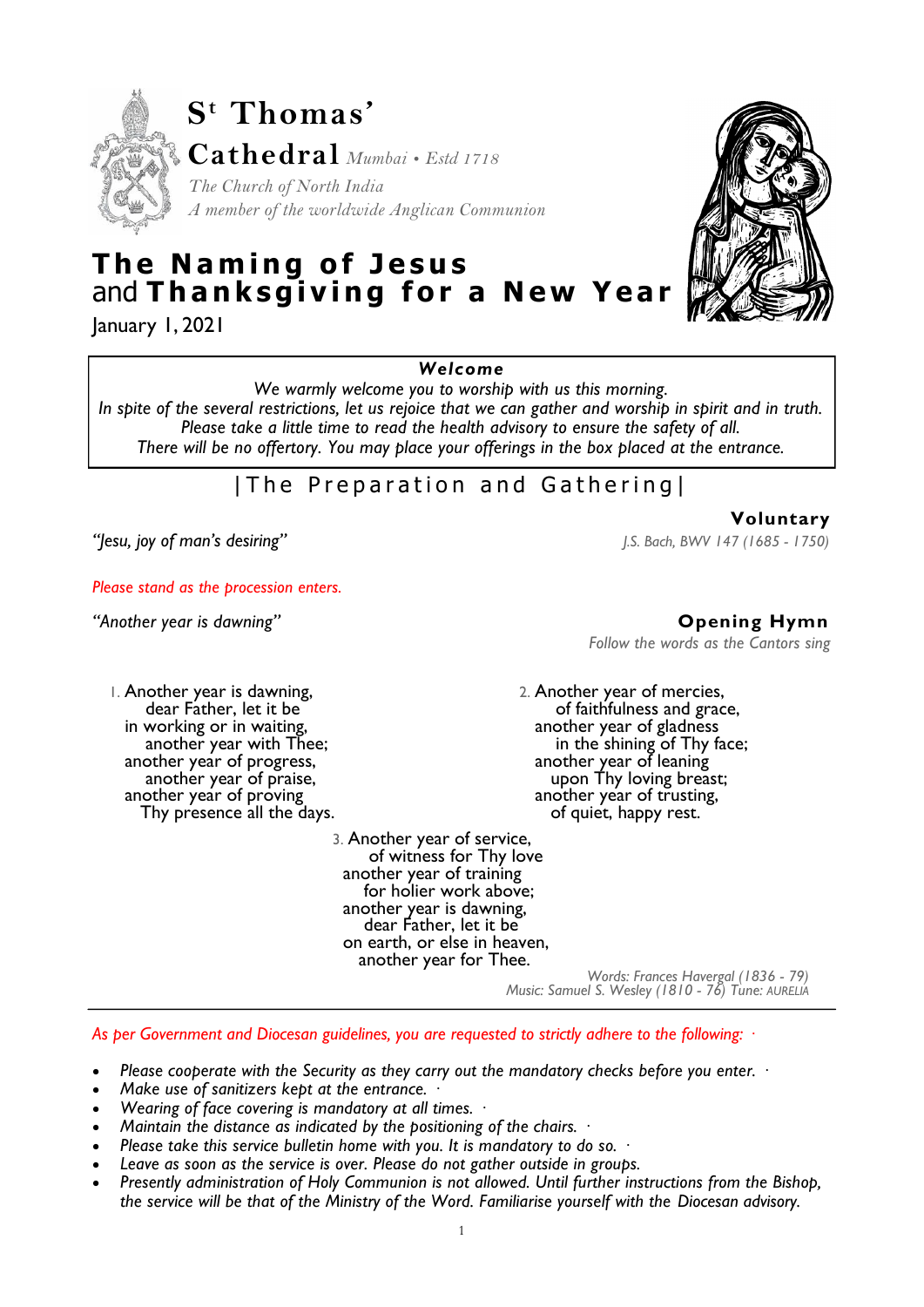# **Opening Acclamation**

|               | The Presbyter You will name him Jesus;                                                                                                                     |
|---------------|------------------------------------------------------------------------------------------------------------------------------------------------------------|
| All           | he will save his people from their sins.                                                                                                                   |
| The Presbyter | He will be great;                                                                                                                                          |
| All           | he will be called the Son of the Most High.                                                                                                                |
| The Presbyter | He will be called Emmanuel:                                                                                                                                |
| All           | God is with us.                                                                                                                                            |
| The Presbyter | As we rejoice in the gift of this new year,<br>so may the light of your presence,<br>O God, set our hearts on fire with love for you;<br>now and for ever. |
| All           | Amen.                                                                                                                                                      |

### *Please be seated.*

# **Penitence and Confession**

| The Presbyter says: |                                                                                                                                                                                                |
|---------------------|------------------------------------------------------------------------------------------------------------------------------------------------------------------------------------------------|
|                     | As we come to the Lord at the start of this New Year,<br>let us seek His grace to number our days,<br>that we may apply our hearts to wisdom<br>as we confess our sins in penitence and faith. |
| The Presbyter       | esus, name above all names,<br>forgive us our lack of reverence and awe in your presence.<br>Lord, have mercy.                                                                                 |
| All                 | Lord, have mercy.                                                                                                                                                                              |
| The Presbyter       | Jesus, name of our salvation,<br>forgive us our attempts to live in our own strength.<br>Christ, have mercy.                                                                                   |
|                     | Christ, have mercy.                                                                                                                                                                            |
| The Presbyter       | Jesus, name of life and healing,<br>forgive us our sins and offences.<br>Lord, have mercy.                                                                                                     |
| Αll                 | Lord, have mercy.                                                                                                                                                                              |

The almighty and merciful God grant us pardon and remission of all our sins, grace to amend our life, and the strength of the Holy Spirit. **Amen.** 

### *All say the Lord's Prayer*

OUR FATHER, who art in heaven, hallowed be Thy name; Thy Kingdom come; Thy will be done; in earth as it is in heaven. Give us this day our daily bread. And forgive us our trespasses, as we forgive them that trespass against us, and lead us not into temptation; but deliver us from evil: for Thine is the Kingdom, the power, and the glory, for ever and ever. Amen.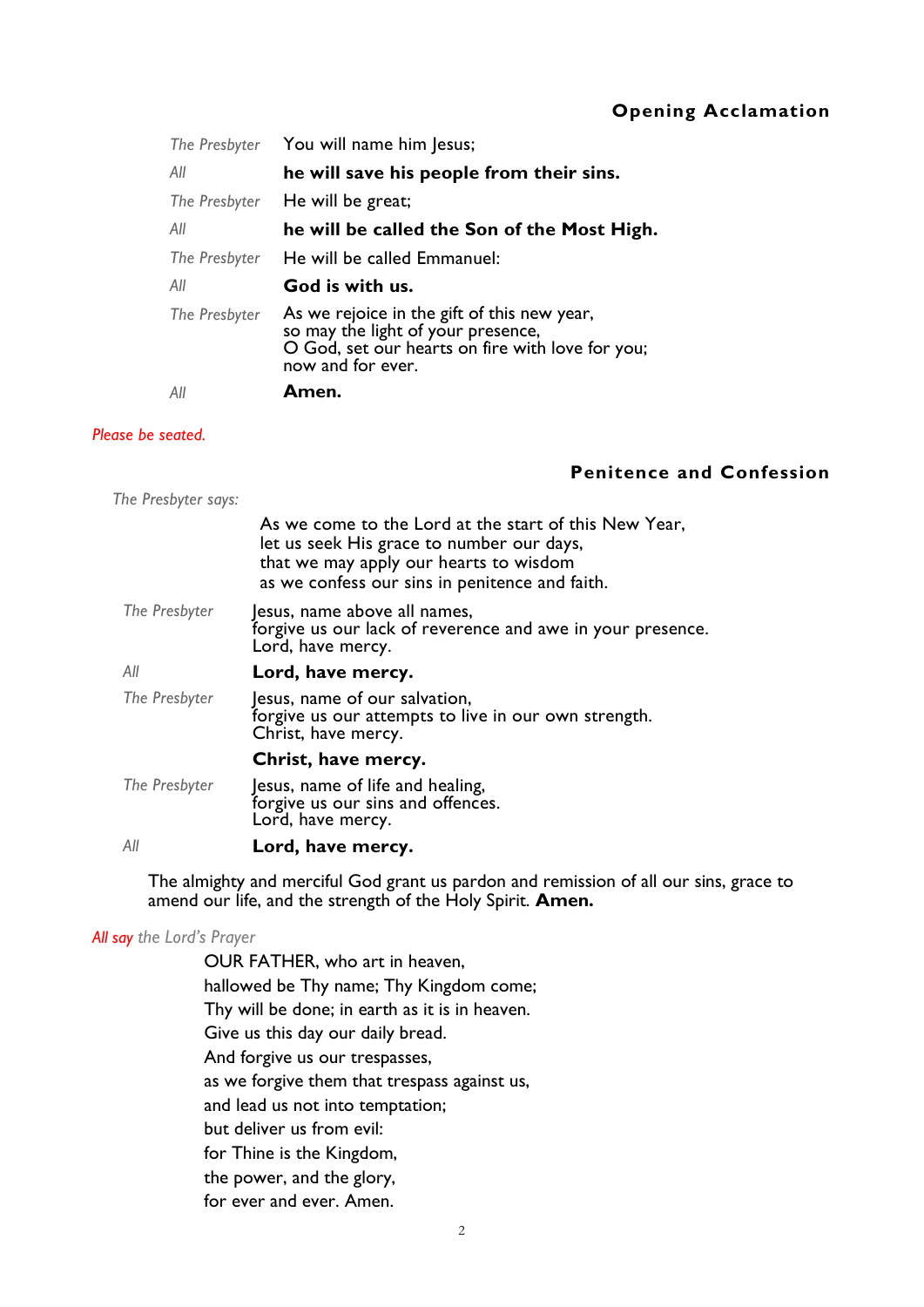# | The Word of God |

## **The Collect for the Naming and Circumcision of Jesus**

*The Presbyter* 

ALMIGHTY GOD, whose blessèd Son was circumcised in obedience to the law for our sake and given the Name that is above every name: give us grace faithfully to bear his Name, to worship him in the freedom of the Spirit, and to proclaim him as the Saviour of the world; who is alive and reigns with you, in the unity of the Holy Spirit, one God, now and for ever. *Amen.* 

## **Thanksgiving for a New Year**

O ETERNAL Lord God, who hast brought thy servants to the beginning of another year: Pardon, we humbly beseech thee, our transgressions in the past, and graciously abide with us all the days of our life; through Jesus Christ our Lord. Amen.

 **The Lesson** 

*Genesis 17. 3 - 10* 

AND GOD talked with Abram saying, "As for me, this is my covenant with you: You will be the father of many nations. No longer will you be called Abram; your name will be Abraham, for I have made you a father of many nations. I will make you very fruitful; I will make nations of you, and kings will come from you. I will establish my covenant as an everlasting covenant between me and you and your descendants after you for the generations to come, to be your God and the God of your descendants after you. The whole land of Canaan, where you now reside as a foreigner, I will give as an everlasting possession to you and your descendants after you; and I will be their God." Then God said to Abraham, "As for you, you must keep my covenant, you and your descendants after you for the generations to come. This is my covenant with you and your descendants after you, the covenant you are to keep: Every male among you shall be circumcised." *Reader* This is the Word of the Lord.

*All* **Thanks be to God.** 

# *All* 1. *O Lord our governor,*♦

- *how glorious is your name in all the world!* 
	- 2. Your majesty above the heavens is praised  $\blacklozenge$ out of the mouths of babes at the breast.
	- 3. You have founded a stronghold against your foes,  $\blacklozenge$ that you might still the enemy and the avenger.
	- 4. When I consider your heavens, the work of your fingers,  $\triangleleft$ the moon and the stars that you have ordained,
	- 5. What is man, that you should be mindful of him;  $\blacklozenge$ the son of man, that you should seek him out?
	- 6. You have made him little lower than the angels  $\triangleleft$ and crown him with glory and honour.
	- 7. You have given him dominion over the works of your hands  $\blacklozenge$ and put all things under his feet,
	- 8. All sheep and oxen,  $\triangleleft$ even the wild beasts of the field,
	- 9. The birds of the air, the fish of the sea  $\bullet$ and whatsoever moves in the paths of the sea.

## *All* 10. *O Lord our governor,*♦  *how glorious is your name in all the world!*

**Psalm** *8*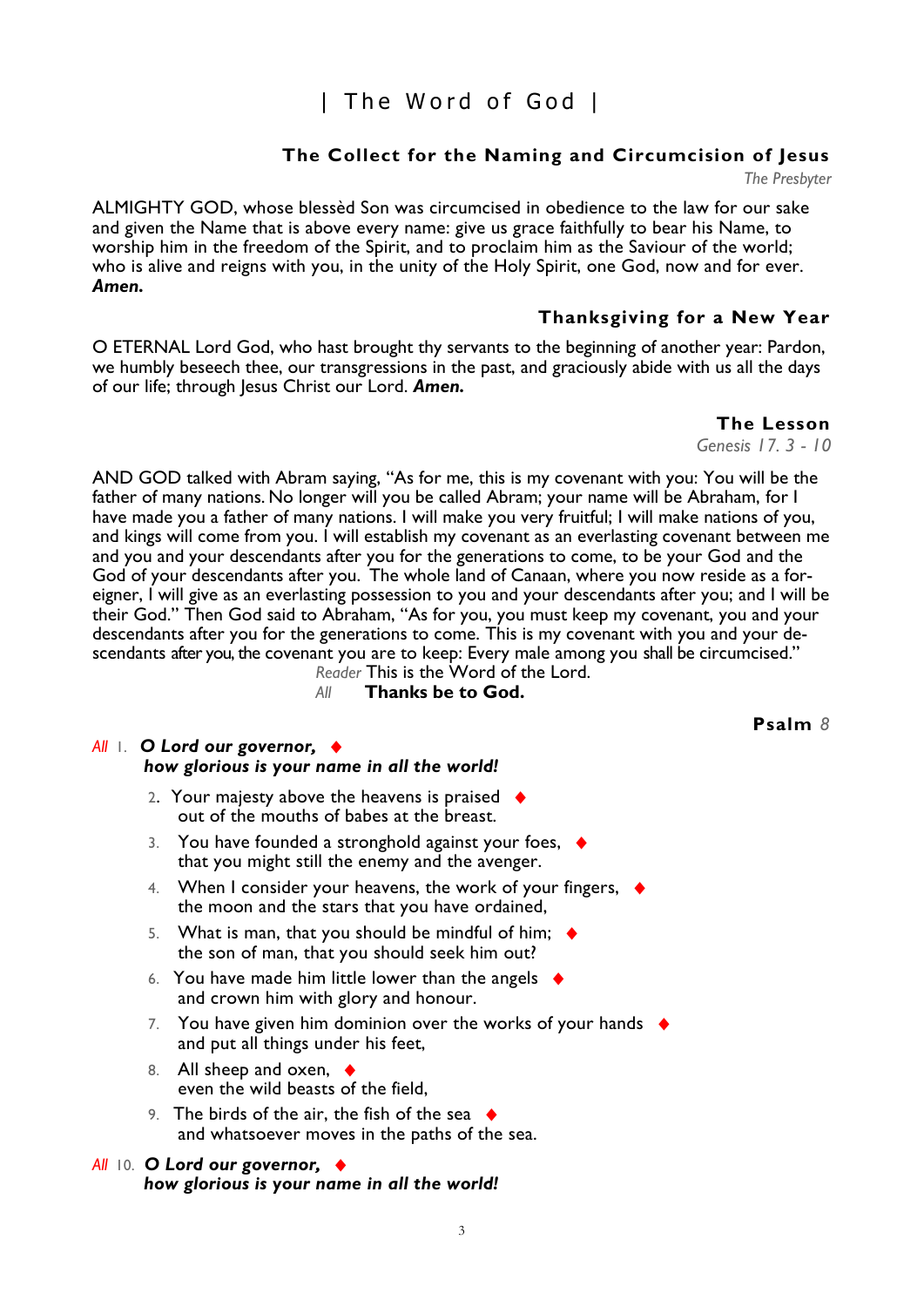## **The Epistle**

*St Paul's Letter to the Ephesians 2: 11 - 18*

THEREFORE, remember that formerly you who are Gentiles by birth and called "uncircumcised" by those who call themselves "the circumcision" (which is done in the body by human hands) remember that at that time you were separate from Christ, excluded from citizenship in Israel and foreigners to the covenants of the promise, without hope and without God in the world. But now in Christ Jesus you who once were far away have been brought near by the blood of Christ.

For he himself is our peace, who has made the two groups one and has destroyed the barrier, the dividing wall of hostility, by setting aside in his flesh the law with its commands and regulations. His purpose was to create in himself one new humanity out of the two, thus making peace, and in one body to reconcile both of them to God through the cross, by which he put to death their hostility. He came and preached peace to you who were far away and peace to those who were near. For through him we both have access to the Father by one Spirit.

*Reader* This is the Word of the Lord. *All* **Thanks be to God.** 

### *"God rest you merry gentlemen"* **Carol**

*While seated, listen to the Cantors sing.* 

1. God rest you merry gentlemen, Let nothing you dismay, Remember Christ our Saviour Was born on Christmas Day, To save us all from Satan's power When we were gone astray; *O tidings of comfort and joy, Comfort and joy O tidings of comfort and joy.* 

2. Now to the Lord sing praises, All you within this place, And with true love and brotherhood Each other now embrace; This holy tide of Christmas Is drawing to a pace; *O tidings of comfort and joy, Comfort and joy O tidings of comfort and joy.* 

*A traditional English Carol*

### *All stand* **The Gospel Acclamation**

*The Cantors intone*

Alleluia, alleluia, alleluia. God sent his Son, born of a woman, born under the law, so that we might receive adoption as children. *Galatians 4.4,5* 

### **The Gospel of Christ**

*St. Luke 2.15-21*

### *When the Gospel is announced all say Glory be to Thee, O Lord.*

AND it came to pass, as the angels were gone away from them into heaven, the shepherds said one to another, Let us now go even unto Bethlehem, and see this thing which is come to pass, which the Lord hath made known unto us. And they came with haste, and found Mary and Joseph, and the babe lying in a manger. And when they had seen it, they made known abroad the saying which was told them concerning this child. And all they that heard it wondered at those things which were told them by the shepherds. But Mary kept all these things, and pondered them in her heart. And the shepherds returned, glorifying and praising God for all the things that they had heard and seen, as it was told unto them. And when eight days were accomplished for the circumcising of the child, his name was called Jesus, which was so named of the angel before he was conceived in the womb.

> *The Gospeller* This is the Gospel of Christ *All say Praise be to Thee, O Christ.*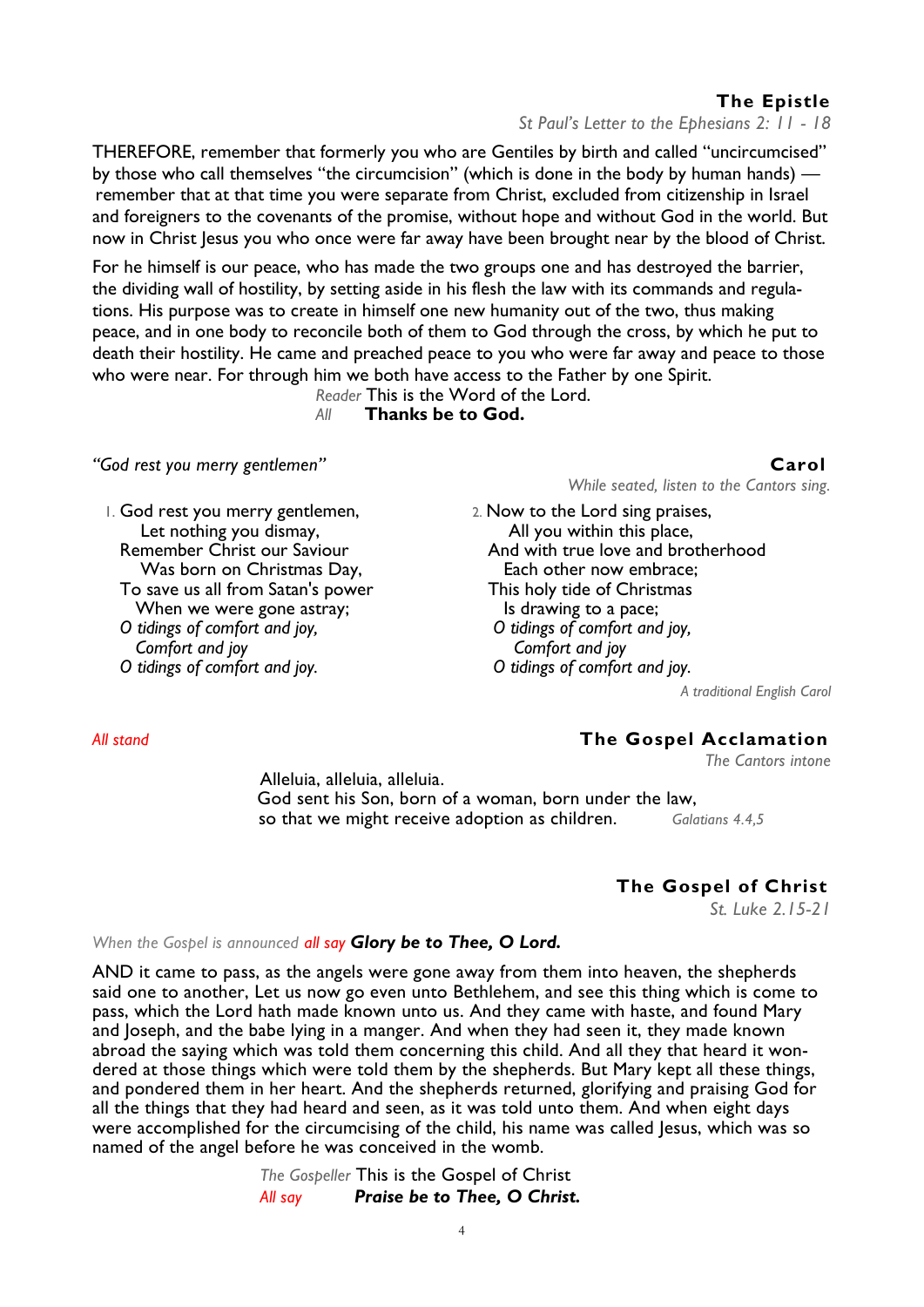*Remain standing and recite together.* **The Apostles' Creed** 

I believe in God, the Father Almighty, creator of heaven and earth: I believe in Jesus Christ, his only Son, our Lord. He was conceived by the power of the Holy Spirit, and born of the Virgin Mary. He suffered under Pontius Pilate, was crucified, died, and was buried. He descended to the dead. On the third day he rose again. He ascended into heaven, and is seated at the right hand of the Father. He will come again to judge the living and the dead. I believe in the Holy Spirit, the holy catholic Church, the communion of saints, the forgiveness of sins, the resurrection of the body, and the life everlasting. Amen.

### *Please be seated.* **The Sermon**

# | The Sharing of the Peace|

*All stand* 

*The Presbyter* Glory to God in the highest heaven, and on earth peace among those whom he favours. The peace of the Lord be always with you

### *All* **And also with you.**

*While remaining in your place, share the sign of peace with a namaste with your neighbour.* 

# | The Prayers of the People

| In and through the name of Jesus let us pray to the Father.<br><i><u><b>Intercessor</b></u></i><br>How sweet the name of Jesus sounds<br>in a believer's ear!<br>It soothes his sorrows, heals his wounds,<br>and drives away his fear.<br>We give thanks for the name of Jesus. We pray for the worship and mission<br>of Christ's Church here in our Diocese, the Church of North India and the<br>Church worldwide. Lord, hear us.<br>It makes the wounded spirit whole,<br><i><u><b>Intercessor</b></u></i><br>and calms the troubled breast;<br>'tis manna to the hungry soul,<br>and to the weary rest.<br>We pray for the world and for its healing.<br>We pray for all who carry heavy loads.<br>Lord, hear us. |                                 |                                                              |
|-------------------------------------------------------------------------------------------------------------------------------------------------------------------------------------------------------------------------------------------------------------------------------------------------------------------------------------------------------------------------------------------------------------------------------------------------------------------------------------------------------------------------------------------------------------------------------------------------------------------------------------------------------------------------------------------------------------------------|---------------------------------|--------------------------------------------------------------|
|                                                                                                                                                                                                                                                                                                                                                                                                                                                                                                                                                                                                                                                                                                                         |                                 |                                                              |
|                                                                                                                                                                                                                                                                                                                                                                                                                                                                                                                                                                                                                                                                                                                         |                                 | All Lord, graciously hear us.                                |
|                                                                                                                                                                                                                                                                                                                                                                                                                                                                                                                                                                                                                                                                                                                         |                                 |                                                              |
|                                                                                                                                                                                                                                                                                                                                                                                                                                                                                                                                                                                                                                                                                                                         |                                 | All Lord, graciously hear us.                                |
| <i><u><b>Intercessor</b></u></i><br>and cold my warmest thought;<br>but when I see thee as thou art,<br>I'll praise thee as I ought.                                                                                                                                                                                                                                                                                                                                                                                                                                                                                                                                                                                    | Weak is the effort of my heart, |                                                              |
| We pray at the beginning of this new year,<br>for renewed discipleship and consecration to the way of the Lord.<br>Lord hear us.                                                                                                                                                                                                                                                                                                                                                                                                                                                                                                                                                                                        |                                 | All Lord, graciously hear us.<br>Continued another Trime and |